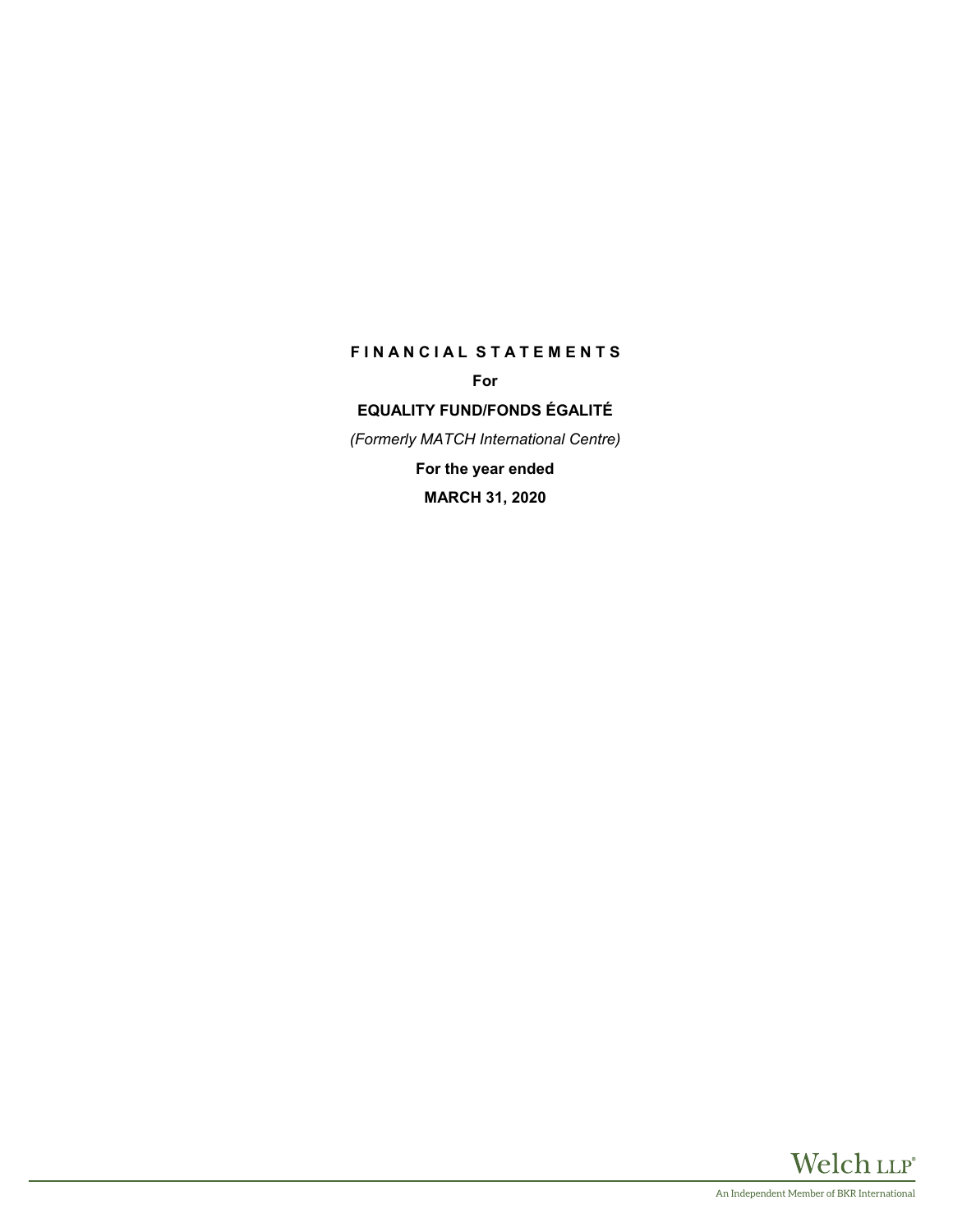# Welch LLP®

#### **INDEPENDENT AUDITOR'S REPORT**

To the directors of

#### **EQUALITY FUND/FONDS ÉGALITÉ**

*(Formerly MATCH International Centre)*

#### *Opinion*

We have audited the accompanying financial statements of Equality Fund/Fonds Égalité (formerly MATCH International Centre) (the "Organization"), which comprise the statement of financial position as at March 31, 2020 and the statements of operations, changes in net assets and cash flows for the year then ended, and a summary of significant accounting policies and other explanatory information.

In our opinion, the financial statements present fairly, in all material respects, the financial position of Equality Fund/Fonds Égalité (formerly MATCH International Centre) as at March 31, 2020, the results of its operations and its cash flows for the year then ended in accordance with Canadian accounting standards for not-forprofit organizations.

#### *Basis for Opinion*

We conducted our audit in accordance with Canadian generally accepted auditing standards. Our responsibilities under those standards are further described in the *Auditor's Responsibilities for the Audit of the Financial Statements* section of our report. We are independent of the Organization in accordance with the ethical requirements that are relevant to our audit of the financial statements in Canada, and we have fulfilled our ethical responsibilities in accordance with these requirements. We believe that the audit evidence we have obtained is sufficient and appropriate to provide a basis for our opinion.

#### *Responsibility of Management and Those Charged with Governance for the Financial Statements*

Management is responsible for the preparation and fair presentation of these financial statements in accordance with Canadian accounting standards for not-for-profit organizations, and for such internal control as management determines is necessary to enable the preparation of financial statements that are free from material misstatement, whether due to fraud or error.

In preparing the financial statements, management is responsible for assessing the Organization's ability to continue as a going concern, disclosing, as applicable, matters related to going concern and using the going concern basis of accounting unless management either intends to liquidate the Organization or to cease operations, or has no realistic alternative but to do so.

Those charged with governance are responsible for overseeing the Organization's financial reporting process.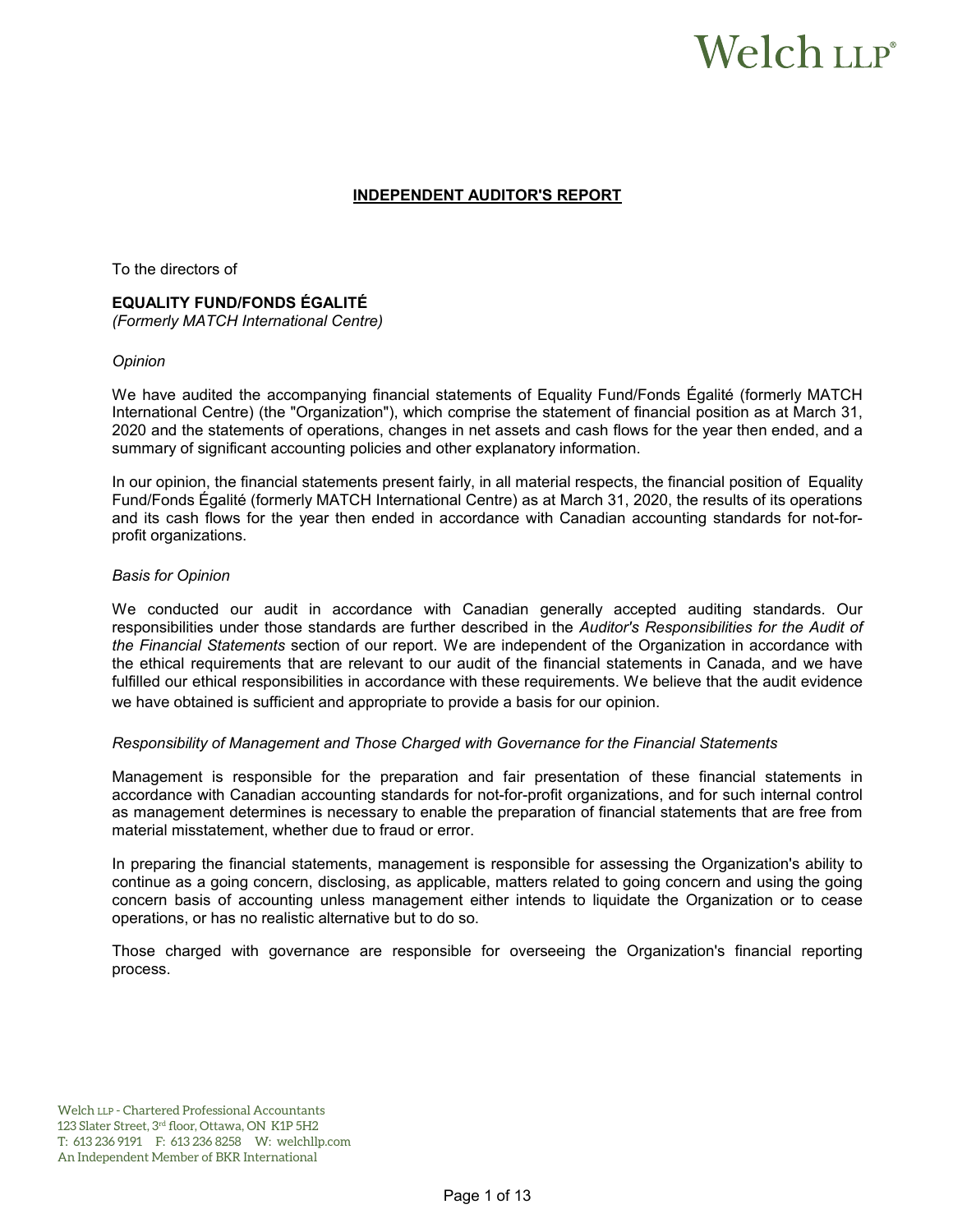#### *Auditor's Responsibility for the Audit of the Financial Statements*

Our objectives are to obtain reasonable assurance about whether the financial statements as a whole are free from material misstatement, whether due to fraud or error, and to issue an auditor's report that includes our opinion. Reasonable assurance is a high level of assurance, but is not a guarantee that an audit conducted in accordance with Canadian generally accepted auditing standards will always detect a material misstatement when it exists. Misstatements can arise from fraud or error and are considered material if, individually or in the aggregate, they could reasonably be expected to influence the economic decisions of users taken on the basis of these financial statements.

As part of an audit in accordance with Canadian generally accepted auditing standards, we exercise professional judgment and maintain professional skepticism throughout the audit. We also:

- Identify and assess the risks of material misstatement of the Organization's financial statements, whether due to fraud or error, design and perform audit procedures responsive to those risks, and obtain audit evidence that is sufficient and appropriate to provide a basis for our opinion. The risk of not detecting a material misstatement resulting from fraud is higher than for one resulting from error, as fraud may involve collusion, forgery, intentional omissions, misrepresentations, or the override of internal control.
- Obtain an understanding of internal control relevant to the audit in order to design audit procedures that are appropriate in the circumstances, but not for the purpose of expressing an opinion on the effectiveness of the Organization's internal control.
- Evaluate the appropriateness of accounting policies used and the reasonableness of accounting estimates and related disclosures made by management.
- Conclude on the appropriateness of management's use of the going concern basis of accounting and, based on the audit evidence obtained, whether a material uncertainty exists related to events or conditions that may cast significant doubt on the Organization's ability to continue as a going concern. If we conclude that a material uncertainty exists, we are required to draw attention in our auditor's report to the related disclosures in the Organization's financial statements or, if such disclosures are inadequate, to modify our opinion. Our conclusions are based on the audit evidence obtained up to the date of our auditor's report. However, future events or conditions may cause the Organization to cease to continue as a going concern.
- Evaluate the overall presentation, structure and content of the Organization's financial statements, including the disclosures, and whether the Organization's financial statements represent the underlying transactions and events in a manner that achieves fair presentation.

We communicate with those charged with governance regarding, among other matters, the planned scope and timing of the audit and significant audit findings, including any significant deficiencies in internal control that we identify during our audit.

lelchUP

Chartered Professional Accountants Licensed Public Accountants

Ottawa, Ontario June 24, 2020.

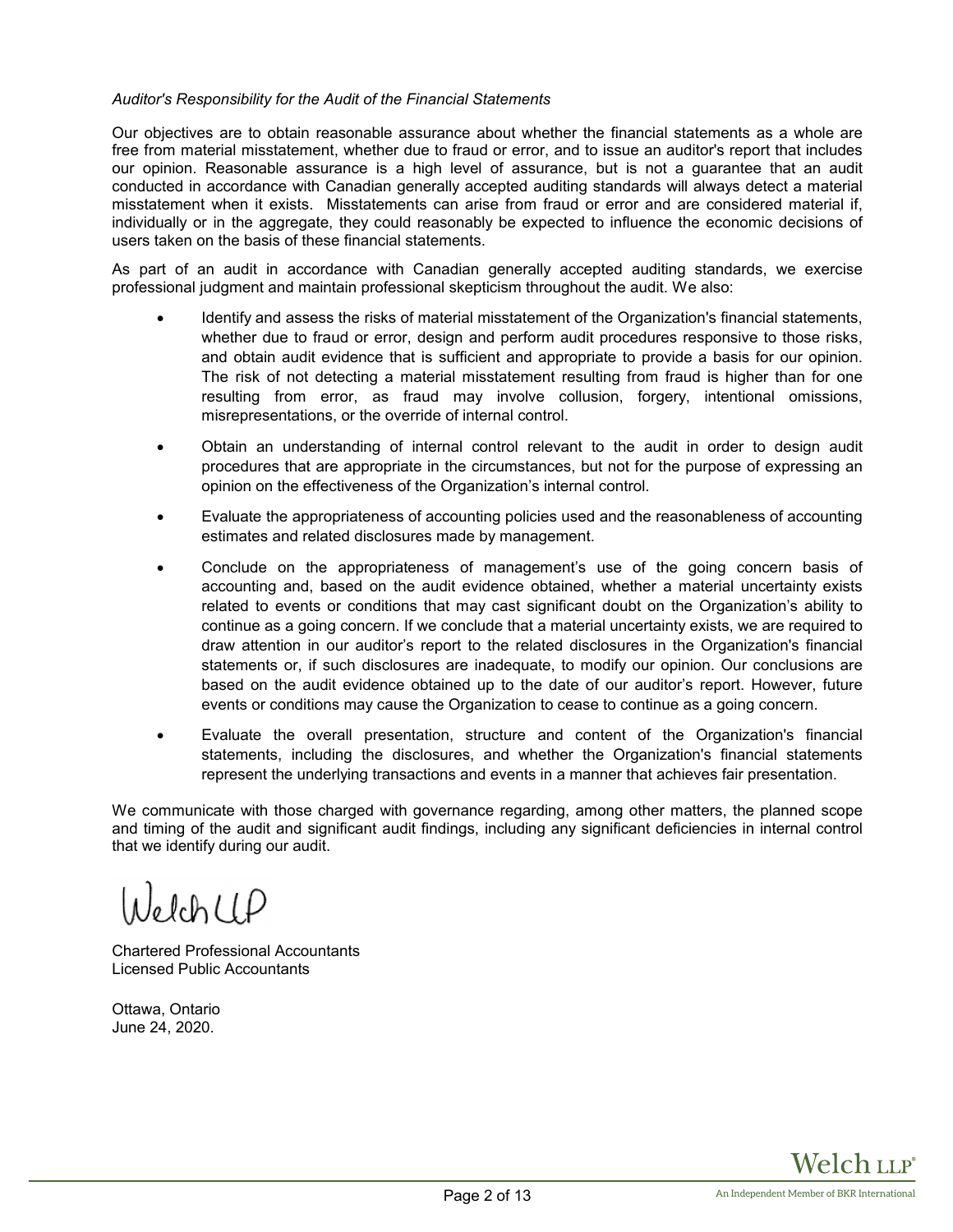*(Formerly MATCH International Centre)*

#### **STATEMENT OF FINANCIAL POSITION**

#### **MARCH 31, 2020**

|                                           | 2020          | 2019          |
|-------------------------------------------|---------------|---------------|
| <b>ASSETS</b>                             |               |               |
| <b>CURRENT ASSETS</b>                     |               |               |
| Cash                                      | \$2,808,983   | \$1,300,800   |
| Short-term investments                    | 6,225,714     | 770,846       |
| Accounts receivable                       | 62,184        | 116,134       |
| Prepaid expenses                          | 275,641       | 24,569        |
|                                           | 9,372,522     | 2,212,349     |
| <b>TANGIBLE CAPITAL ASSETS (note 4)</b>   |               | 20,237        |
| <b>INTANGIBLE CAPITAL ASSETS (note 5)</b> |               | 54,649        |
|                                           | \$9,372,522   | \$2,287,235   |
| <b>LIABILITIES AND NET ASSETS</b>         |               |               |
| <b>CURRENT LIABILITIES</b>                |               |               |
| Accounts payable and accrued liabilities  | 711,123<br>\$ | \$<br>164,933 |
| Deferred contributions (note 6)           | 6,511,260     | 1,462,763     |
|                                           | 7,222,383     | 1,627,696     |
| <b>NET ASSETS</b>                         |               |               |
| Unrestricted net assets                   | 658,903       | 659,539       |
| Internally restricted funds (note 11)     | 1,491,236     | ۰             |
|                                           | 2,150,139     | 659,539       |
|                                           | \$9,372,522   | \$2,287,235   |

Approved on behalf of the Board:

 $\iota$  he a state that  $\iota$  ............Director

Maxine Ifill, Chair of the Finance Committee

. . . . . . . . . . . . . . . . . . . . . . . . . . . . . . .Director Jessica Tomlin, Co-CEO

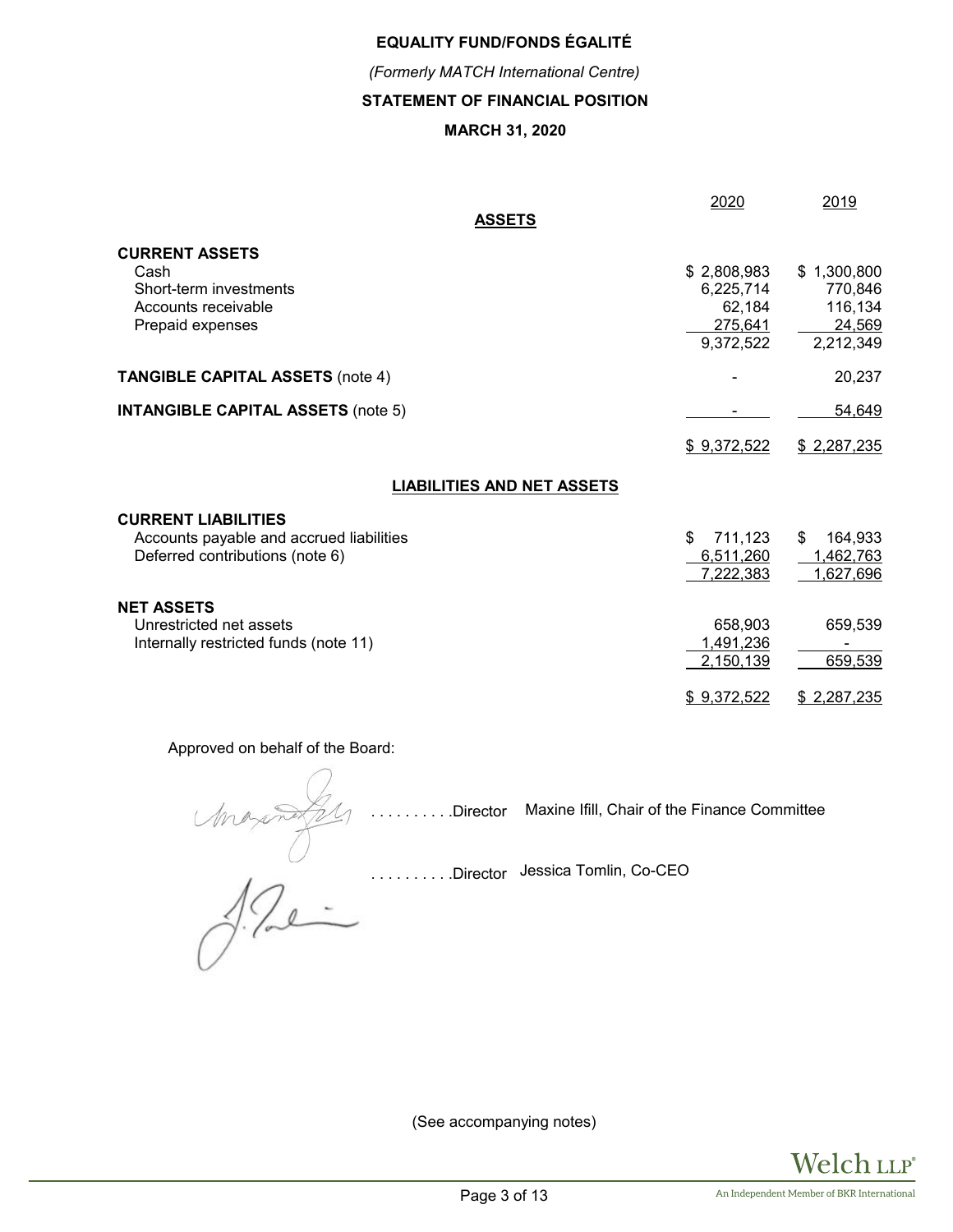## *(Formerly MATCH International Centre)*

## **STATEMENT OF OPERATIONS**

## **YEAR ENDED MARCH 31, 2020**

| <b>Revenue</b><br>\$<br>\$<br>100,070<br><b>Bequests</b>                    | 17,485 |
|-----------------------------------------------------------------------------|--------|
|                                                                             |        |
|                                                                             |        |
| Donations<br>692,236<br>468,173                                             |        |
| 100<br>Events                                                               | 20,483 |
| 475,829<br>(10, 719)<br>Foreign exchange gain (loss)                        |        |
| Other income<br>45,870                                                      | 30,331 |
| 2,935,997<br>Project funding Equality Fund Initiative (EFI) (note 6)        |        |
| Project funding Women's Voice and Leadership (WVL) (note 6)<br>223,482      |        |
| Restricted grants (note 6)<br>3,313,131<br>2,540,080                        |        |
| Unrestricted grants<br>160,007<br>332,774                                   |        |
| 7,946,722<br>3,398,607                                                      |        |
| <b>Expenses</b>                                                             |        |
| 642,734<br>344,942<br>Administration (schedule 1)                           |        |
| Communication<br>70,562                                                     | 38,883 |
| 2,217,714<br>Design and Build - EFI Program (note 7)                        |        |
| Fundraising (note 8)<br>470,076<br>398,184                                  |        |
| Governance<br>5,067                                                         | 7,651  |
| Investment strategy (note 9)<br>282,860                                     |        |
| 2,767,109<br>Program expenses (note 10)<br>2,318,541                        |        |
| 6,456,122<br>3,108,201                                                      |        |
| 1,490,600<br>290,406<br>\$<br><b>Excess of revenue over expenses</b><br>\$. |        |

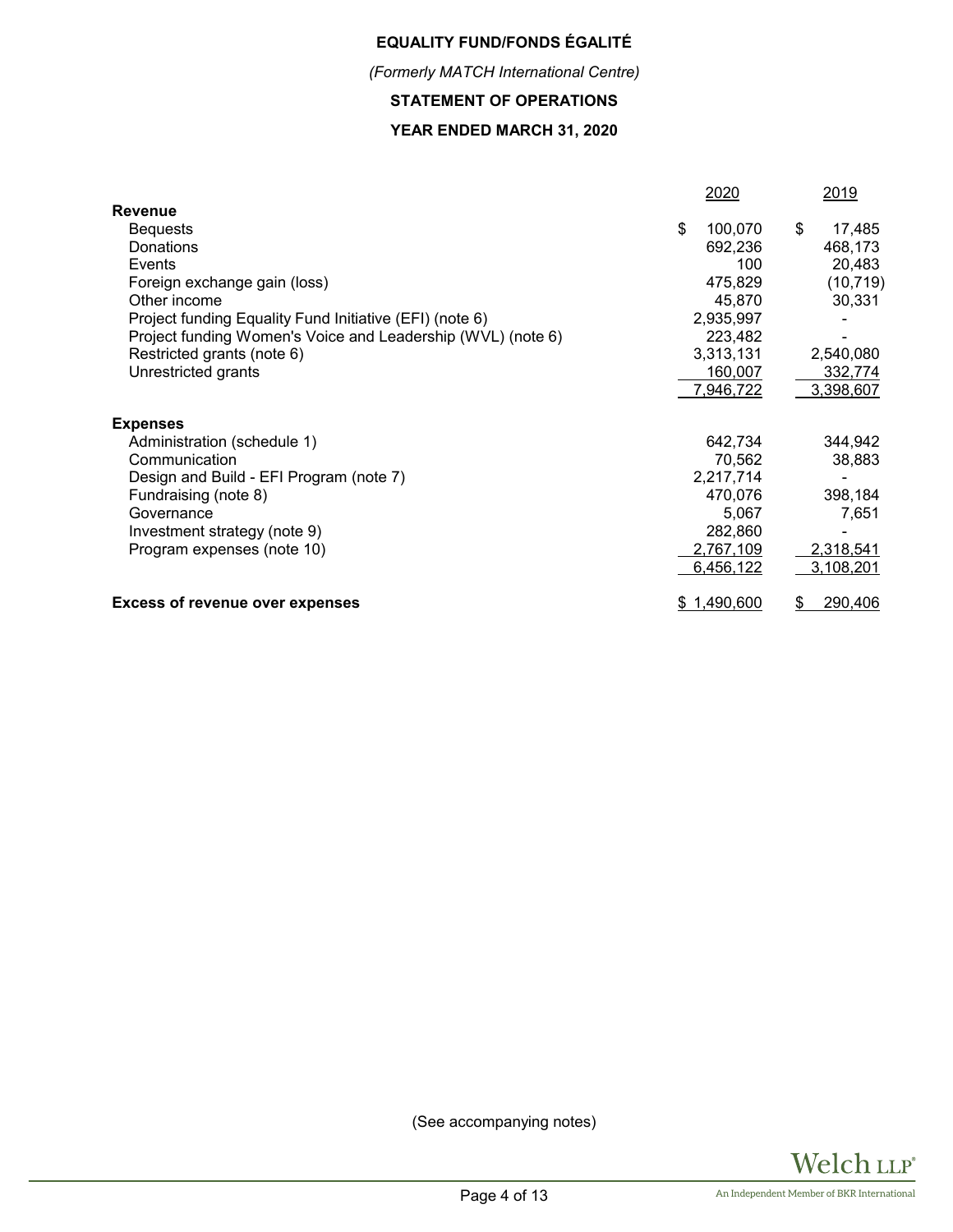## **EQUALITY FUND/FONDS ÉGALITÉ** *(Formerly MATCH International Centre)* **STATEMENT OF CHANGES IN NET ASSETS YEAR ENDED MARCH 31, 2020**

| <b>Unrestricted net assets</b>                    | 2020            | 2019          |
|---------------------------------------------------|-----------------|---------------|
| Net assets, beginning of year                     | \$<br>659,539   | \$<br>369,133 |
| Excess of revenue over expenses                   | 1,490,600       | 290,406       |
| Transfer to internally restricted funds (note 11) | (1,491,236)     |               |
| Unrestricted net assets, end of year              | \$<br>658,903   | \$<br>659,539 |
| Internally restricted net assets                  |                 |               |
| Net assets, beginning of year                     | \$              | \$            |
| Transfer from unrestricted net assets (note 11)   | 1,491,236       |               |
| Net assets, end of year                           | \$<br>1,491,236 | \$            |

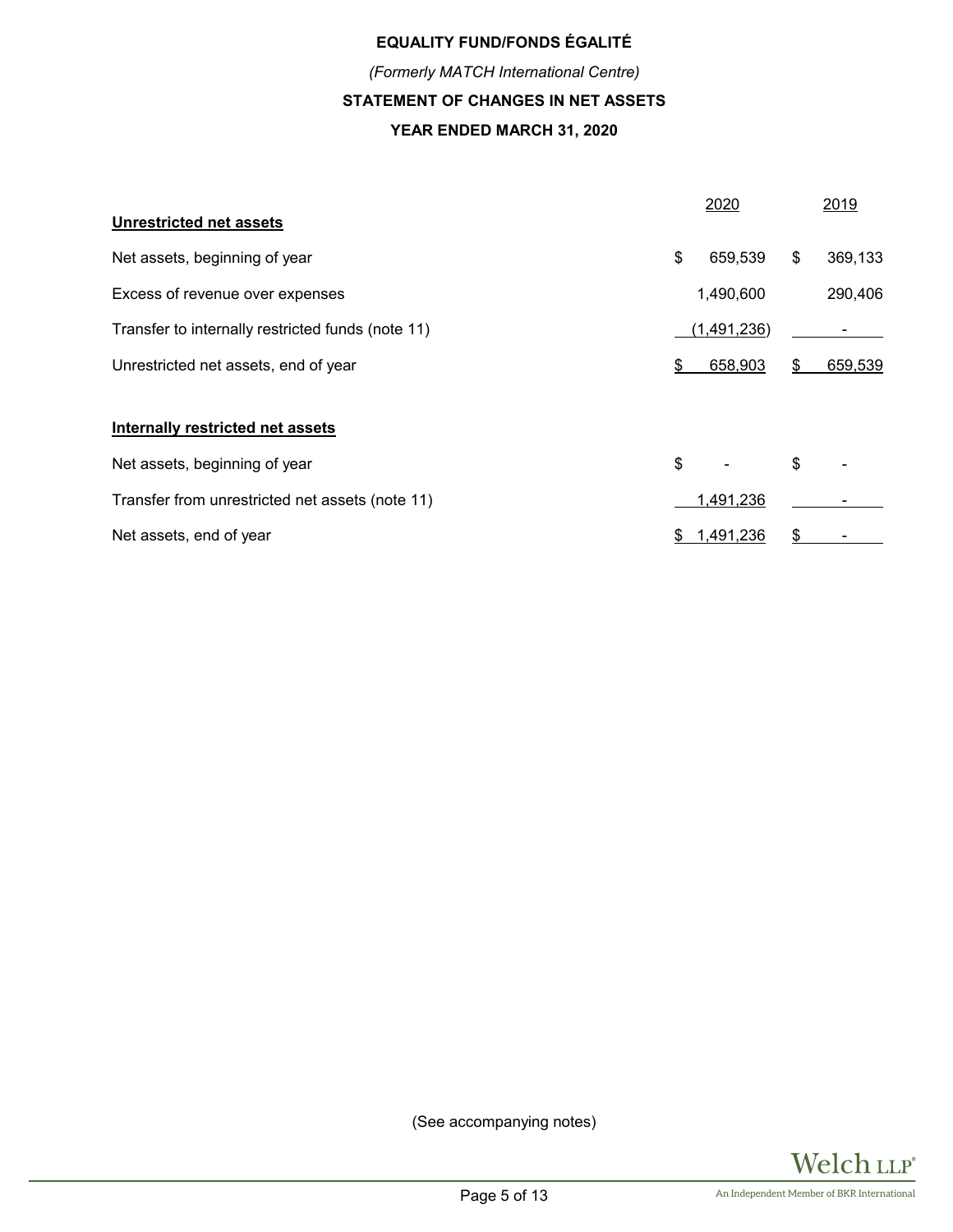*(Formerly MATCH International Centre)*

## **STATEMENT OF CASH FLOWS**

## **YEAR ENDED MARCH 31, 2020**

|                                                                  | 2020        | 2019            |
|------------------------------------------------------------------|-------------|-----------------|
| <b>CASH PROVIDED BY (USED IN)</b><br><b>Operating activities</b> |             |                 |
| Excess of revenue over expenses                                  | \$1,490,600 | 290,406<br>\$   |
| Add items not affecting cash:                                    |             |                 |
| Amortization                                                     | 20,237      | 11,445          |
| Impairment of intangible capital assets                          | 54,649      |                 |
|                                                                  | 1,565,486   | 301,851         |
| Change in non-cash operating working capital:                    |             |                 |
| Accounts receivable                                              | 53,950      | (20, 384)       |
| Prepaid expenses                                                 | (251, 072)  | (20, 454)       |
| Accounts payable and accrued liabilities                         | 546,190     | 45,198          |
| Deferred contributions                                           | 5,048,497   | 555,226         |
|                                                                  | 6,963,051   | 861,437         |
| <b>Investing activities</b>                                      |             |                 |
| (Purchase) redemption of short-term investments                  | (5,454,868) | 441,303         |
| Purchase of tangible capital assets                              |             | (24, 798)       |
| Purchase of intangible capital assets                            |             | <u>(54,649)</u> |
|                                                                  | (5,454,868) | 361,856         |
| <b>INCREASE IN CASH</b>                                          | 1,508,183   | 1,223,293       |
| <b>CASH, BEGINNING OF YEAR</b>                                   | 1,300,800   | 77,507          |
| <b>CASH, END OF YEAR</b>                                         | \$2,808,983 | \$1,300,800     |

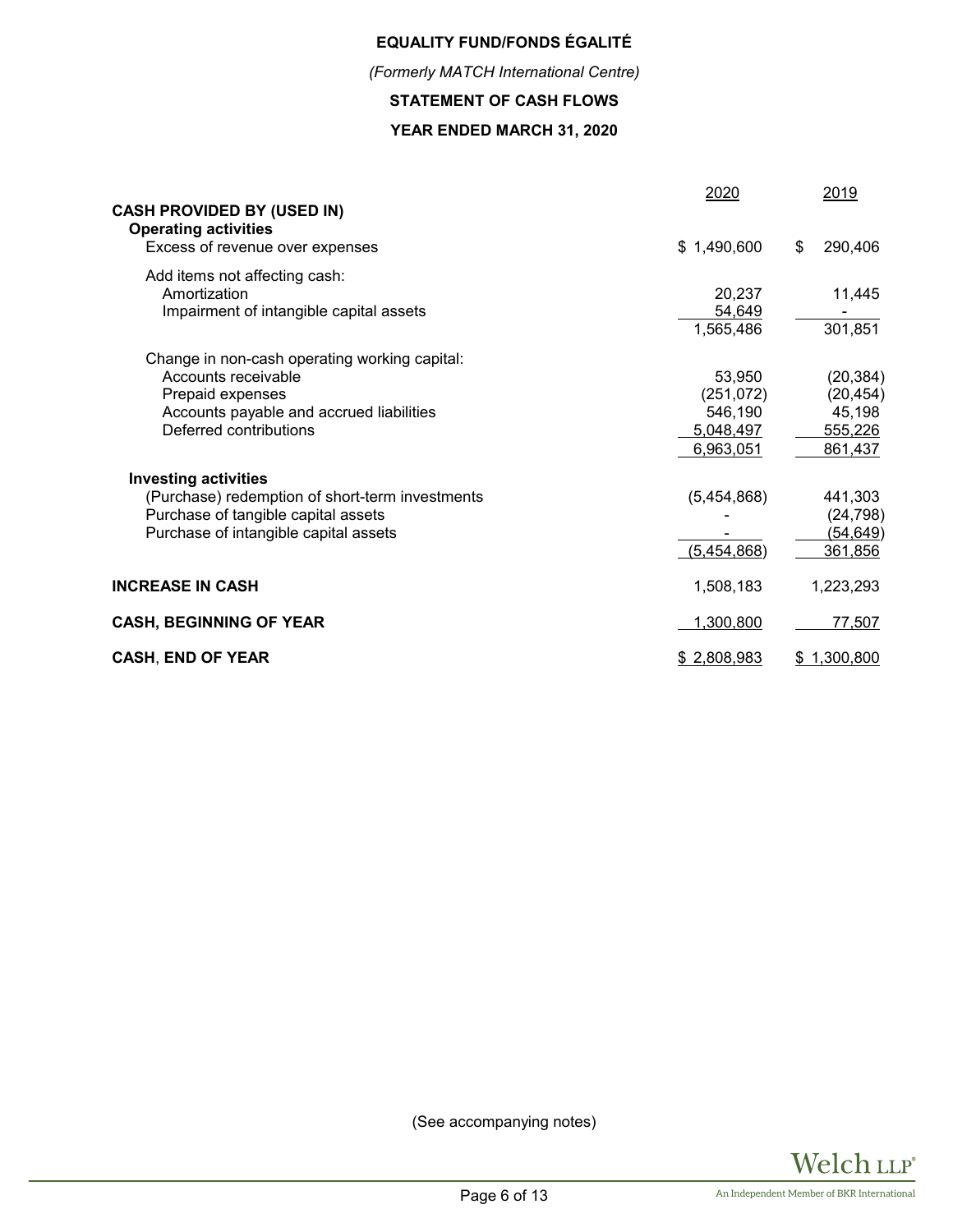*(Formerly MATCH International Centre)*

#### **NOTES TO THE FINANCIAL STATEMENTS**

#### **YEAR ENDED MARCH 31, 2020**

#### 1. **PURPOSE OF THE ORGANIZATION**

On September 23, 2019, the Organization changed its name from MATCH International Centre to Equality Fund/Fonds Égalité.

Equality Fund/Fonds Égalité (the "Organization") was incorporated under the Canada Corporations Act in 1977. Effective July 8, 2014, the Organization continued its incorporation under the Canada Not- for-profit Corporations Act. It is a registered charity under Paragraph 149(1)(f) of the Income Tax Act (Canada) and as such, is exempt from income tax.

Equality Fund/Fonds Égalité provides support in the form of grants and other types of funding, technical assistance, institutional strengthening and network building to strengthen women's organizations and movements that advance women's rights, gender equality and the empowerment of women, girls and \*trans people in developing countries.

#### 2. **SIGNIFICANT ACCOUNTING POLICIES**

These financial statements have been prepared in accordance with Canadian accounting standards for not-for-profit organizations and include the following significant accounting policies:

#### **Revenue recognition**

The Organization follows the deferral method of accounting for contributions, including grants and donations. Restricted contributions are recognized as revenue in the year in which the related expenses are incurred. Unrestricted contributions are recognized as revenue when received or receivable, if the amount to be received can be reasonably estimated and collection is reasonably assured.

Fundraising revenue is recognized as revenue once the event is held.

Project management fee revenue is recognized when services are rendered.

All other revenue is recognized when received or receivable, if the amount to be received can be reasonably estimated and collection is reasonably assured.

#### **Expenses**

In the statement of operations, the Organization presents its expenses by function. Expenses are recognized in the year incurred and are recorded in the function to which they are directly related. The Organization does not allocate expenses between functions after initial recognition.

#### **Tangible capital assets**

Tangible capital assets are recorded at cost. Amortization is recorded on a straight-line basis over the estimated life of the assets. In the year of acquisition, amortization expense is recognized once the asset is put in use.

- Computer equipment: 2 years
- Furniture and fixtures: 2 years

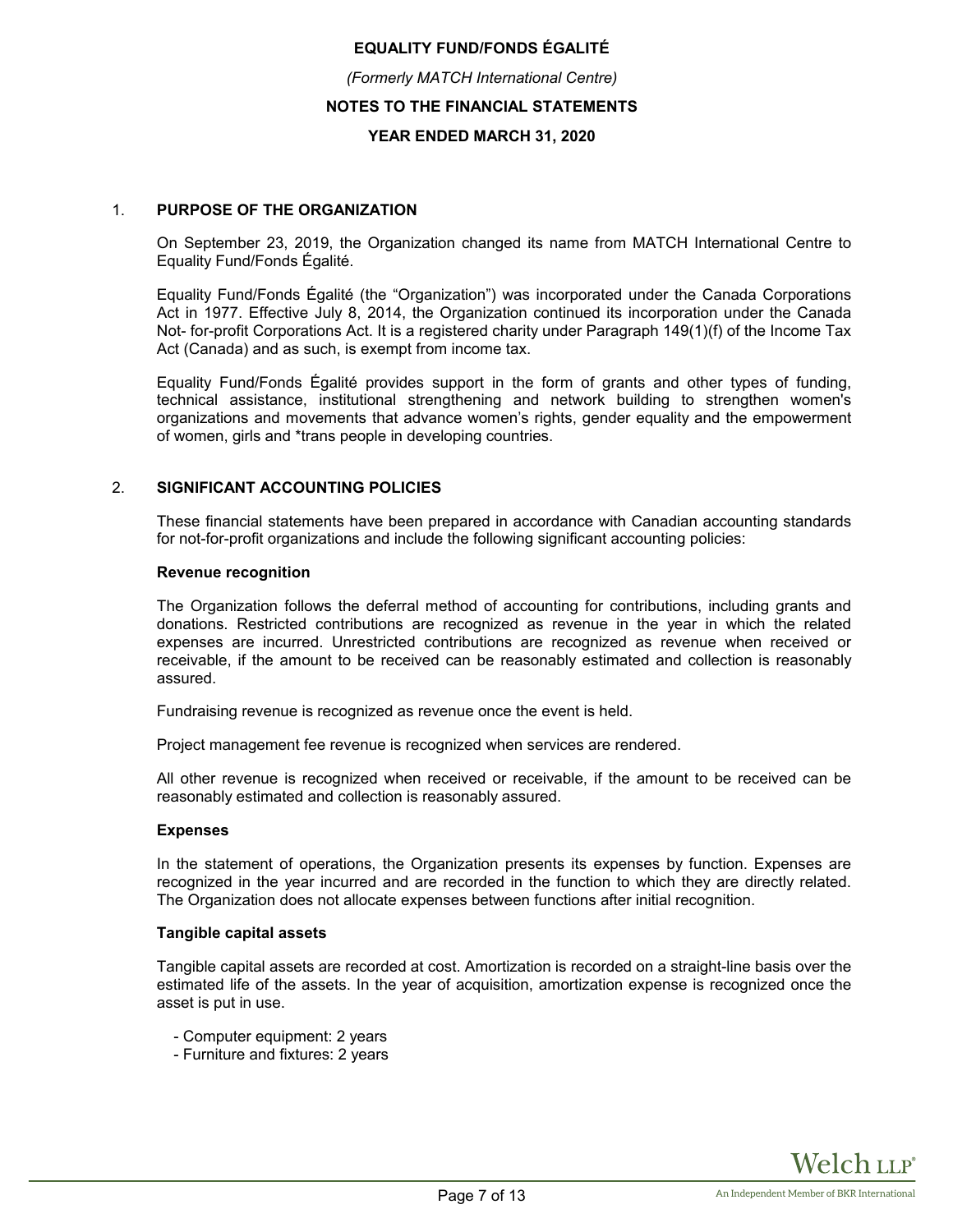*(Formerly MATCH International Centre)*

**NOTES TO THE FINANCIAL STATEMENTS - Cont'd.**

#### **YEAR ENDED MARCH 31, 2020**

#### 2. **SIGNIFICANT ACCOUNTING POLICIES** - Cont'd.

#### **Financial instruments**

The Organization's financial instruments are measured at fair value on initial recognition. At the year end date, cash and investments are subsequently measured at fair value and all other financial instruments are subsequently measured at cost or amortized cost.

#### **Contributed services and materials**

A substantial number of volunteers contribute a significant amount of their time each year. Because of the difficulty of determining the fair value, contributed services are not recognized in the financial statements.

The Organization does not recognize contributed materials in the financial statements. There were no such items received in the year.

#### **Use of estimates**

The preparation of financial statements in conformity with Canadian accounting standards for not-forprofit organizations requires management to make estimates and assumptions that affect the reported amount of assets and liabilities, disclosure of contingent assets and liabilities at the date of the financial statements and the reported amounts of revenue and expenses during the reporting period. Significant estimates include the determination of accrued liabilities. Actual results could differ from these estimates and adjustments are made to the statement of operations as appropriate in the year they become known.

#### 3. **FINANCIAL INSTRUMENTS**

The Organization is exposed to various risks through its financial instruments. The following analysis provides a measure of the Organization's risk exposure and concentrations.

The Organization does not use derivative financial instruments to manage its risks.

#### *Credit risk*

The Organization is exposed to credit risk resulting from the possibility that parties may default on their financial obligations. The Organization's maximum exposure to credit risk represents the sum of the carrying value of its cash, short-term investments and its accounts receivable. The Organization's cash and short-term investments are deposited with a Canadian chartered bank and as a result, management believes the risk of loss on these items to be remote. The Organization manages its credit risk by reviewing accounts receivable aging monthly and following up on outstanding amounts. Management believes that all accounts receivable at year end will be collected and that a provision for uncollectable amounts is not considered necessary.

#### *Liquidity risk*

Liquidity risk is the risk that the Organization cannot meet a demand for cash or fund its obligations as they become due. The Organization meets its liquidity requirements by preparing and monitoring detailed forecasts of cash flow from operations, anticipated investing and financing activities and holding assets that can be readily converted into cash.

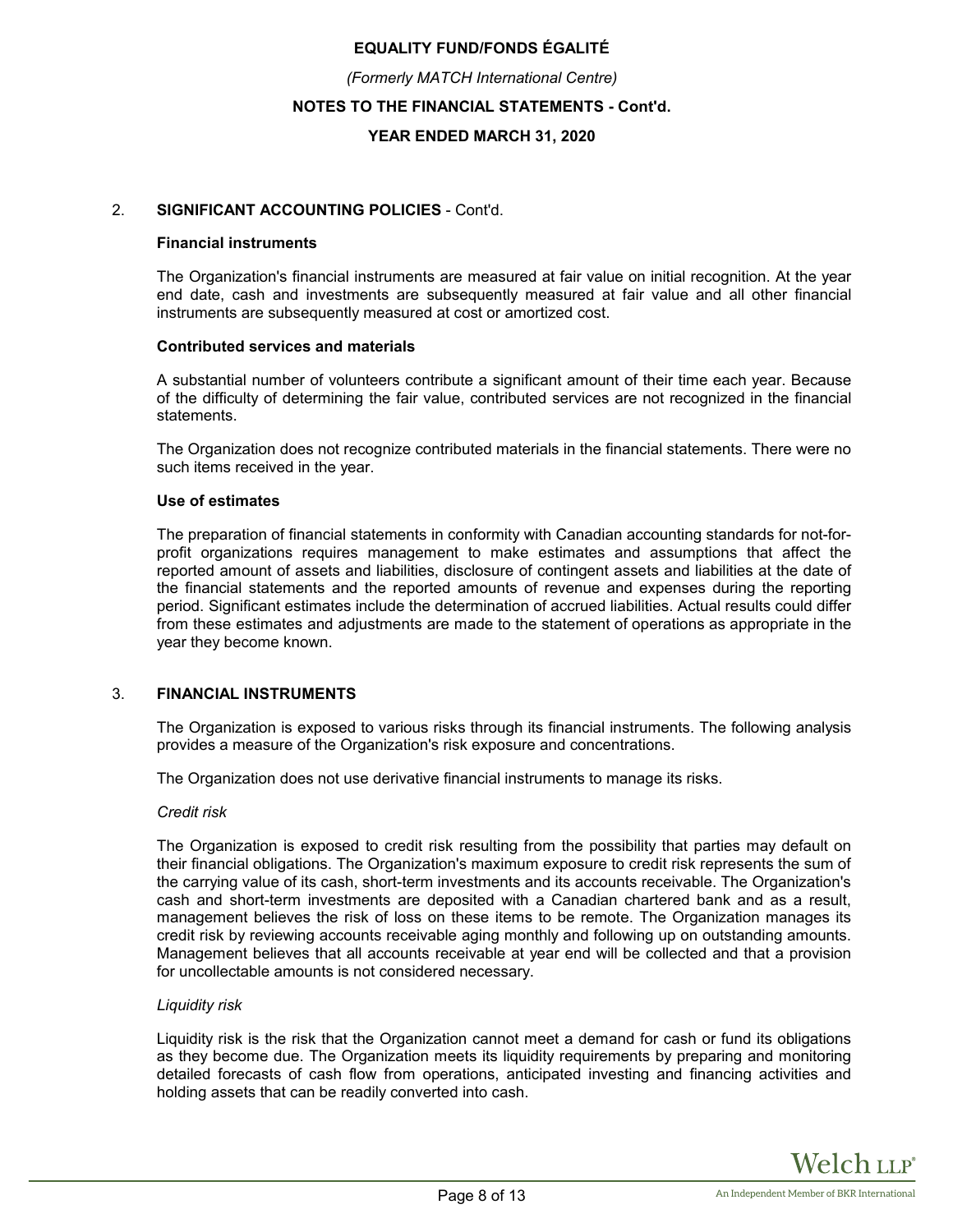## **EQUALITY FUND/FONDS ÉGALITÉ** *(Formerly MATCH International Centre)* **NOTES TO THE FINANCIAL STATEMENTS - Cont'd. YEAR ENDED MARCH 31, 2020**

#### 3. **FINANCIAL INSTRUMENTS** - Cont'd.

#### *Market risk*

Market risk is the risk that the fair value or future cash flows of a financial instrument will fluctuate because of changes in market prices. Market risk is comprised of currency risk, interest rate risk and other price risk.

#### i) *Currency risk*

Currency risk refers to the risk that the fair value of instruments or future cash flows associated with the instruments will fluctuate relative to the Canadian dollar due to changes in foreign exchange rates.

The Organization's financial instruments are mostly denominated in Canadian dollars and it transacts primarily in Canadian dollars. As at March 31, 2020 approximately \$224,604 (2019 - \$385,436) of the Organization's cash, \$nil (2019 - \$67,186) of its accounts receivable, \$282,065 (2019 - \$667,500) of its shortterm investments and \$73,215 (2019 - \$42,762) of its accounts payable are exposed to fluctuations in the US dollar. The Organization uses forecasting techniques to mitigate this currency risk and has chosen not to enter into derivatives.

#### ii) *Interest rate risk*

Interest rate risk refers to the risk that the fair value of financial instruments or future cash flows associated with the instruments will fluctuate due to changes in market interest rates.

The Organization's exposure to interest rate risk arises from its short-term investments which include amounts invested in guaranteed investment certificates (GICs) that earn interest at market rates. These GICs bear interest rates ranging from 0.84% to 1.31% (2019 - 2.10% to 2.24%) with maturity dates ranging from April 2020 to December 2020.

#### iii) *Other price risk*

Other price risk refers to the risk that the fair value of financial instruments or future cash flows associated with the instruments will fluctuate because of the changes in market prices (other than those arising from currency risk or interest rate risk), whether those changes are caused by factors specific to the individual instrument or its issuer or factors affecting all similar instruments traded in the market. Since the Organization does not have investments in publicly traded marketable securities, it is not exposed to other price risk.

#### *Changes in risk*

There have been no significant changes in the Organization's risk exposures from the prior year.

#### 4. **TANGIBLE CAPITAL ASSETS**

Tangible capital assets consist of the following:

|                                              |                     | 2020                        |                                | 2019              |
|----------------------------------------------|---------------------|-----------------------------|--------------------------------|-------------------|
|                                              | Cost                | Accumulated<br>amortization | Net book<br>value              | Net book<br>value |
| Computer equipment<br>Furniture and fixtures | \$<br>31,095<br>587 | \$<br>31,095<br>587         | \$<br>$\overline{\phantom{0}}$ | \$<br>20,237      |
|                                              | 31.682              | 31.682                      |                                | 20,237            |

During the year, the Organization increased the threshold for capitalization to \$5,000 per asset. The change is supported by the significant increase in the size of its operations and is considered a change in accounting estimate, which is applied on a prospective basis. The net book value carried forward from the prior year for single asset was all below the \$5,000 threshold; as such, the management fully expensed the prior year's net book value.

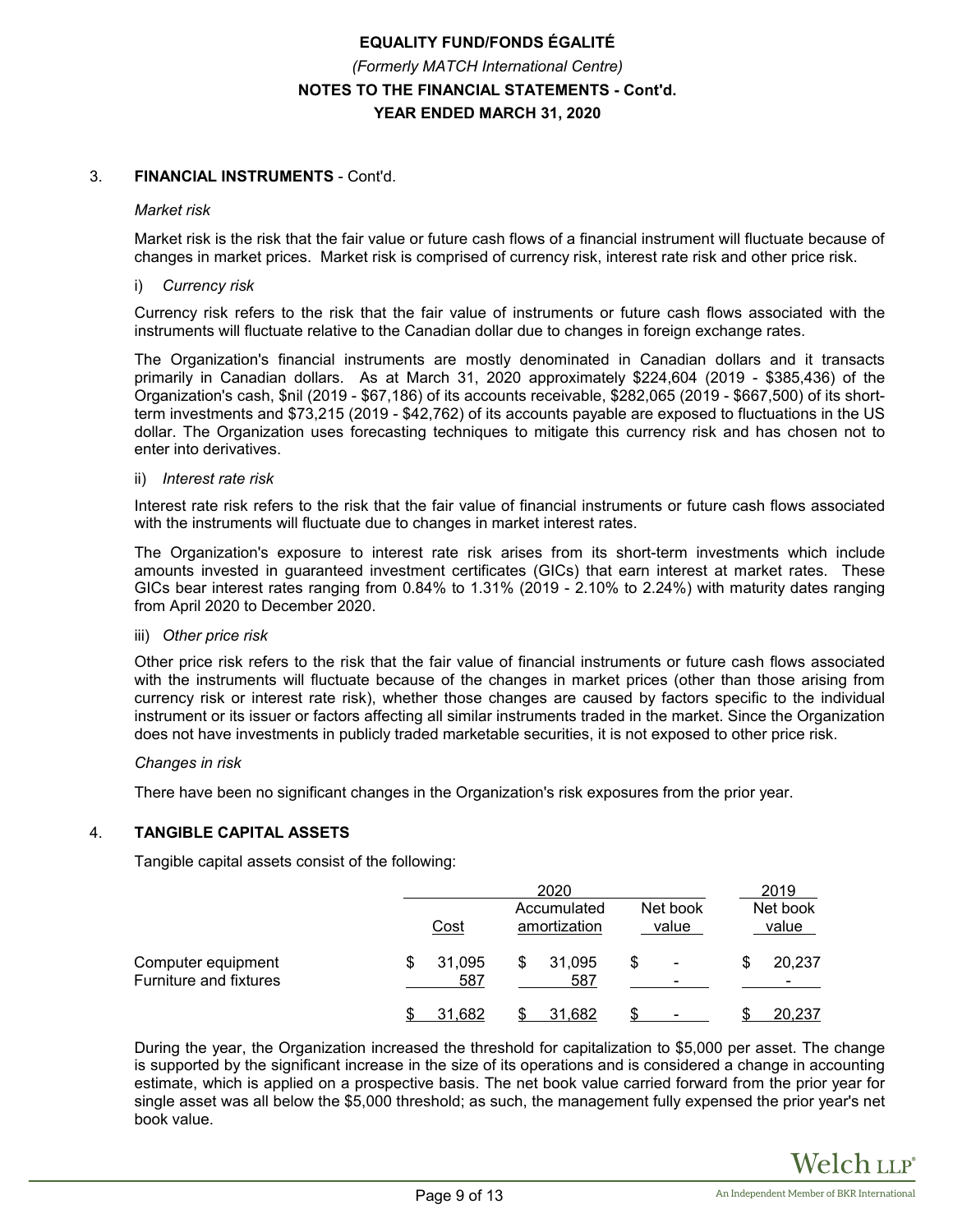#### *(Formerly MATCH International Centre)*

#### **NOTES TO THE FINANCIAL STATEMENTS - Cont'd.**

#### **YEAR ENDED MARCH 31, 2020**

#### 5. **INTANGIBLE CAPITAL ASSETS**

As at March 31, 2019, the Organization had a value recorded of \$54,649 (2018 - \$nil) for the development and implementation of a new Enterprise Resource Planning (ERP) software system. During the year, the Organization incurred an additional \$48,246 towards the same ERP system, of which \$30,312 was in the year end accrued liability balance. During the year, management had severed its contract with the ERP system provider, because the system is no longer considered the best fit for the Organization's operational needs in the coming years. As such, the \$54,649 has been recognized as an impairment loss in the year. The impairment loss has been included in the Administration expense.

#### 6. **DEFERRED CONTRIBUTIONS**

|    |                                                                                                                                                                                                                                                                                                         |                                                                                                                 | <u>____</u>                                                                                  |
|----|---------------------------------------------------------------------------------------------------------------------------------------------------------------------------------------------------------------------------------------------------------------------------------------------------------|-----------------------------------------------------------------------------------------------------------------|----------------------------------------------------------------------------------------------|
|    | Balance, beginning of the year<br>Contributions received in the year<br>Interest earned on the project funding advance<br>Contributions recognized as revenue in the year:<br>Project funding Equality Fund Initiative (EFI)<br>Project funding Women's Voice and Leadership (WVL)<br>Restricted grants | \$<br>1,462,763<br>11,519,529<br>1,578<br>12,983,870<br>(2,935,997)<br>(223, 482)<br>(3,313,131)<br>(6,472,610) | $\boldsymbol{\mathsf{s}}$<br>907,537<br>3,081,189<br>3,988,726<br>(2,525,963)<br>(2,525,963) |
|    | Balance, end of the year                                                                                                                                                                                                                                                                                | \$6,511,260                                                                                                     | 1,462,763<br>\$                                                                              |
| 7. | <b>DESIGN AND BUILD - EFI PROGRAM</b>                                                                                                                                                                                                                                                                   | 2020                                                                                                            | 2019                                                                                         |
|    | Salaries and benefits<br>Non-salary fundraising                                                                                                                                                                                                                                                         | \$<br>951,680<br>1,266,034                                                                                      | \$                                                                                           |
| 8. | <b>FUNDRAISING</b>                                                                                                                                                                                                                                                                                      | \$2,217,714                                                                                                     | $\frac{1}{2}$                                                                                |
|    |                                                                                                                                                                                                                                                                                                         | 2020                                                                                                            | 2019                                                                                         |
|    | Salaries and benefits<br>Non-salary fundraising                                                                                                                                                                                                                                                         | \$<br>388,444<br>81,632                                                                                         | \$<br>326,776<br>71,308                                                                      |
|    |                                                                                                                                                                                                                                                                                                         | $\frac{1}{2}$<br>470,076                                                                                        | 398,084<br>\$                                                                                |
| 9. | <b>INVESTMENT STRATEGY</b>                                                                                                                                                                                                                                                                              | 2020                                                                                                            | 2019                                                                                         |
|    | Salaries and benefits<br>Non-salary fundraising                                                                                                                                                                                                                                                         | \$<br>59,825<br>223,035                                                                                         | \$                                                                                           |
|    |                                                                                                                                                                                                                                                                                                         | $\frac{2}{3}$<br>282,860                                                                                        | $\overline{P}$                                                                               |



2020 2019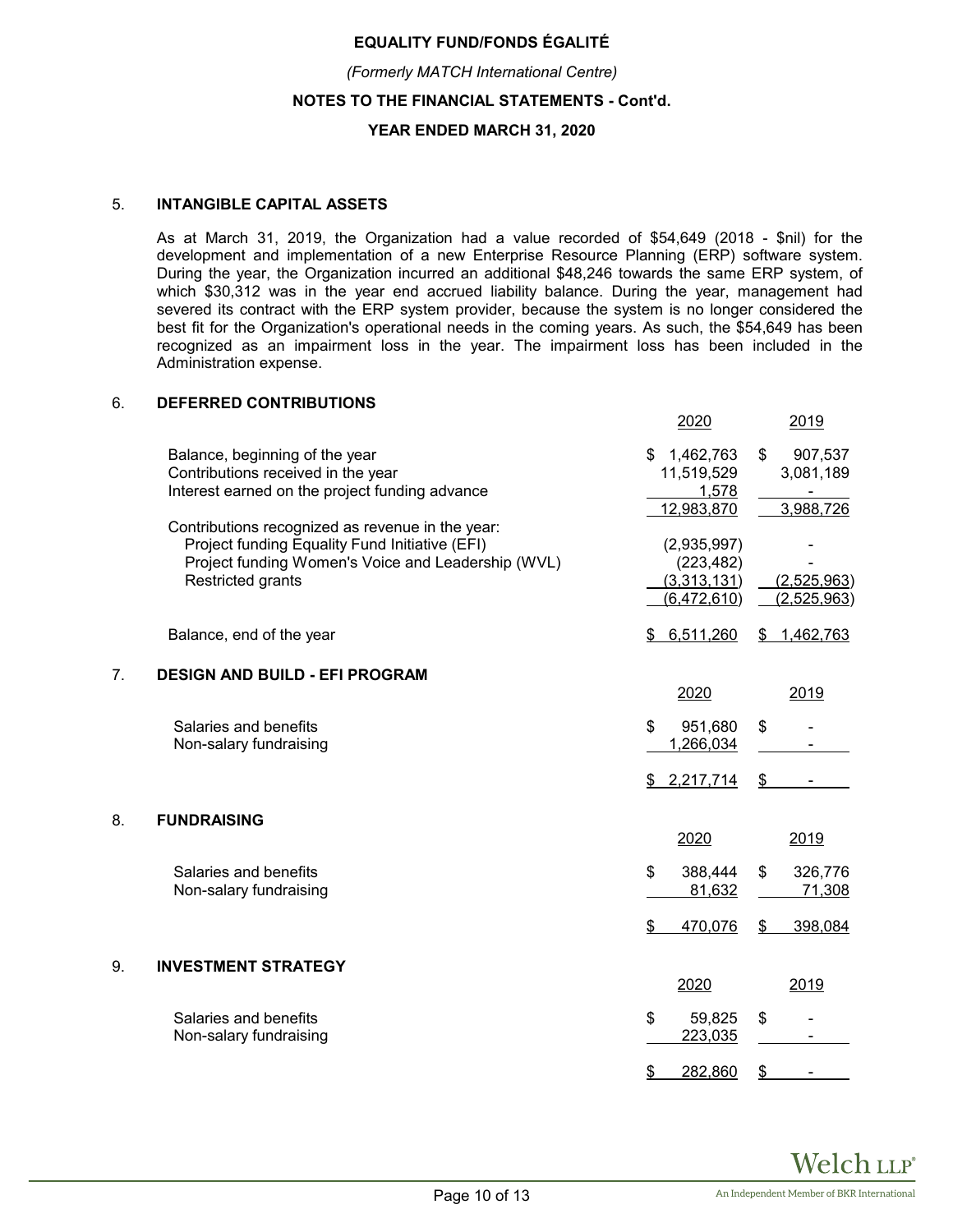#### *(Formerly MATCH International Centre)*

#### **NOTES TO THE FINANCIAL STATEMENTS - Cont'd.**

#### **YEAR ENDED MARCH 31, 2020**

#### 10. **PROGRAM EXPENSES**

|                            | 2020         | 2019         |
|----------------------------|--------------|--------------|
| Canadian Programming:      |              |              |
| Salaries and benefits      | 861.214<br>S | 816,099<br>S |
| Non-salary program         | 1,152,925    | 474,308      |
|                            | 2,014,139    | 1,290,407    |
| International Programming: |              |              |
| Salaries and benefits      | 358,908      | 369,567      |
| Non-salary program         | 394.062      | 658,567      |
|                            | 752.970      | 1,028,134    |
| Total program expenses     | \$2.767.109  | \$2.318.541  |

#### 11. **INTERNALLY RESTRICTED FUNDS**

During the year, the Board approved a motion to internally restrict funds for two reserves: \$1,155,236 is internally restricted to fund future Equality Fund Initiative operations and grantmaking and to manage possible fluctuations in market returns and \$336,000 is internally restricted to provide for ongoing financial stability and to support future funding obligations outside of the Equality Fund Initiative as well as obligations under a Women's Voice in Leadership Contribution Agreement signed with Global Affairs Canada.

#### 12. **LEASE COMMITMENT**

In April 2017, the Organization entered into a long-term Memo of Understanding (MOU) regarding shared space for its premises and parking expiring in March 2027. The MOU was revised on April 1, 2019 to add more leased space for a three-year less a month term to end on February 28, 2022. While the original MOU requires an annual basic rent payments of \$46,800, the actual payments are higher after adding the operating expenses. The Organization's share of the annual operating expenses is not known until the start of the new calendar year. The remaining aggregate lease payments as shown in the table are estimated to be \$787,304.

Minimum annual payment for the next five years for the MOU and the new sublease combined are as follows:

| S | 284,552 |
|---|---------|
|   | 268.752 |
|   | 46.800  |
|   | 46.800  |
|   | 140.400 |
|   |         |

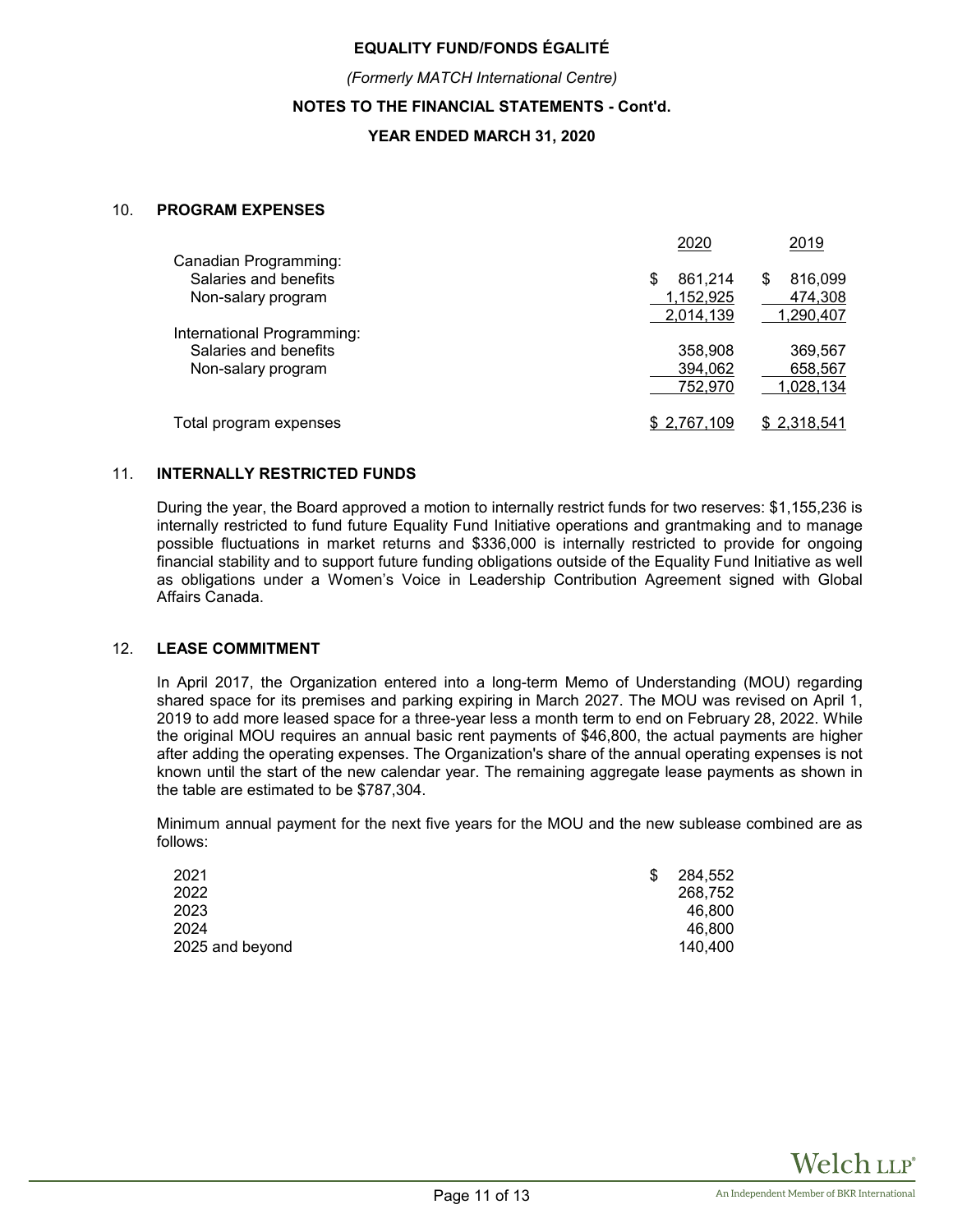*(Formerly MATCH International Centre)*

#### **NOTES TO THE FINANCIAL STATEMENTS - Cont'd.**

#### **YEAR ENDED MARCH 31, 2020**

#### 13. **COMMITMENT - CONTRIBUTION AGREEMENT**

Equality Fund (EF), Toronto Foundation and World University Service of Canada (referred to collectively as the EF Consortium) signed a \$300M, 15-year Contribution Agreement (CA) with Global Affairs Canada (GAC) on August 29, 2019. The EF Consortium was selected through a competitive process to leverage private sector, philanthropic, and government funding, and implement a genderlens investing strategy, to create a sustainable source of funding to support women's organizations and movements around the world (the Initiative).

The members of the EF Consortium have signed a Multi-Party Agreement (MPA) which governs the roles, responsibilities and relationship across the organizations. The EF Consortium is not a legal entity, but rather a collaborative relationship amongst like-minded organizations. Each member of the Consortium is jointly and severally liable to GAC for the Initiative and for the fulfillment of all terms and conditions of the CA.

The role of the Equality Fund is overall leadership for the Initiative including feminist vision, strategy, fund mobilization, gender-lens investment expertise and grantmaking. As fiduciary partner, Toronto Foundation is accountable for the investment of the GAC contribution and joint control of philanthropic donations received for the Equality Fund Initiative. World University Service of Canada provides compliance, control and capacity building for grantmaking.

GAC released \$4M in October 2019, which was provided to Equality Fund, to support the design and build of the Initiative. An additional \$101M was released to Toronto Foundation in April 2020 and the final disbursement of \$195M is scheduled for release in July 2020.

#### 14. **COVID-19**

In mid-March 2020, the Government of Canada as well as other partnering nations, instituted emergency measures in response to the public health concerns originating from the spread of COVID-19. Those measures included travel restrictions and physical distancing requirements which included a call to avoid crowded places and non-essential gatherings. A high degree of uncertainty persists surrounding the full economic impact of the situation. The unpredictable nature of the spread of the virus makes it difficult to determine the length of time that the Organization's operations will be impacted. Consequently, at the time of issuance of these financial statements, the effect of these emergency measures and abrupt decline in economic activity will have on the Organization's 2021 operations, assets, liabilities, net assets, revenues and expenses are not yet known.

#### 15. **COMPARATIVE FIGURES**

Comparative figures have been reclassified where necessary to conform to the presentation adopted in the current year.